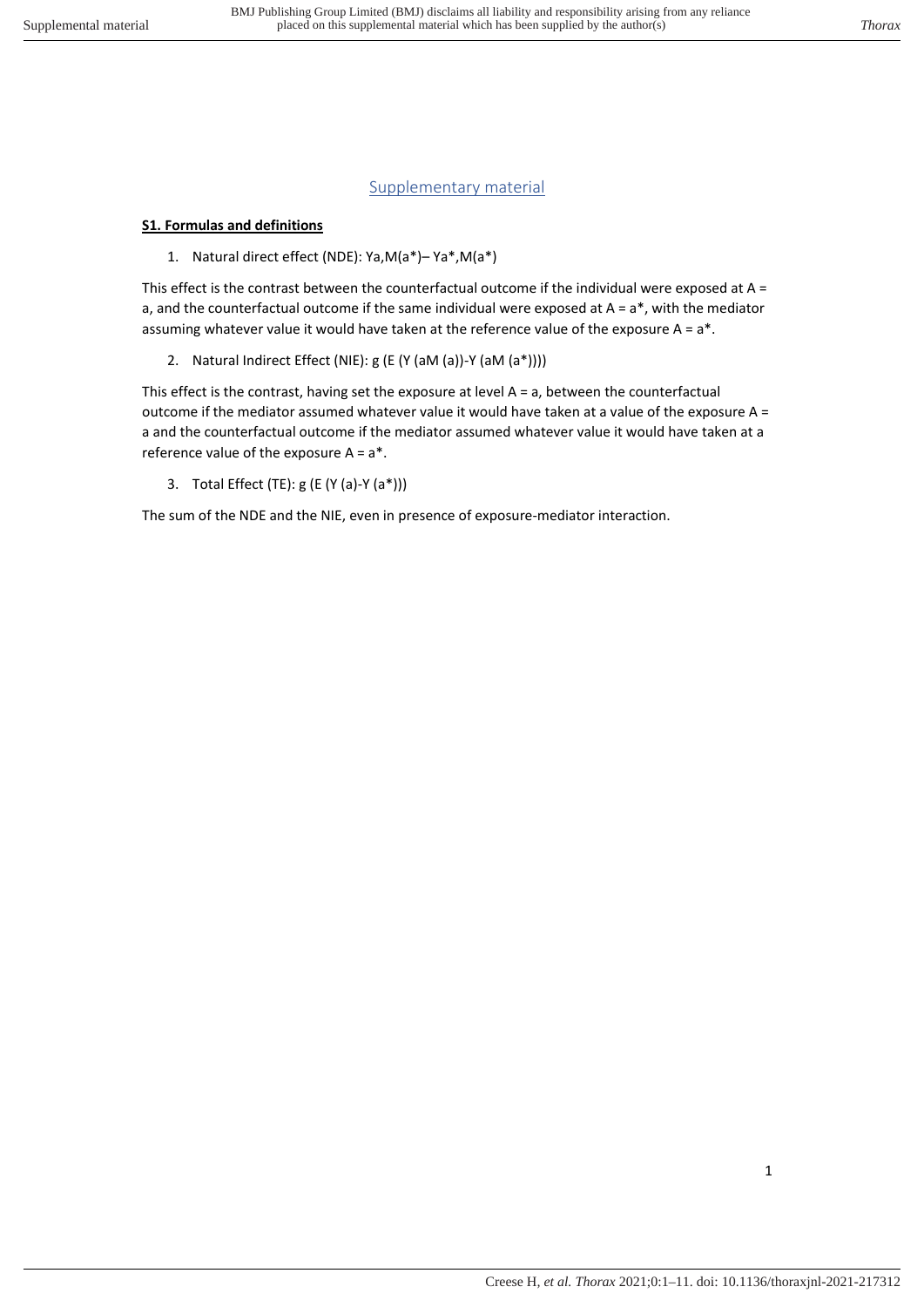### **Table S2. Availability of potential mediators by wave**

|                                               | Wave available            |         |                  |
|-----------------------------------------------|---------------------------|---------|------------------|
| <b>Mediators</b>                              | 9 Months                  | 3 years | 5 years          |
| <b>Perinatal period characteristics</b><br>1. |                           |         |                  |
| Maternal pre-pregnancy body mass index (BMI)  | ×                         | n/a     | n/a              |
| <b>Breastfeeding duration</b>                 | ×                         | n/a     | n/a              |
| <b>Birthweight</b>                            | ×                         | n/a     | n/a              |
| Gestation                                     | ×                         | n/a     | n/a              |
| Maternal smoking during pregnancy             | ×                         | n/a     | n/a              |
| Alcohol use during pregnancy                  | ×                         | n/a     | n/a              |
| Ever seen a health professional for wheeze    |                           |         |                  |
| <b>Housing conditions</b><br>2.               |                           |         |                  |
| Damp/condensation                             |                           |         |                  |
| Tenure                                        |                           |         |                  |
| Furry pets in household                       | ×                         |         |                  |
| Environmental tobacco smoke                   |                           |         |                  |
| Access to garden                              |                           |         |                  |
| 3. Potential exposure to infection            |                           |         |                  |
| Sibling number in household                   |                           |         |                  |
| Informal vs formal childcare                  |                           |         | n/a <sup>a</sup> |
| 4. Neighbourhood characteristics              |                           |         |                  |
| Volume of traffic                             | $\boldsymbol{\mathsf{x}}$ |         | $\mathbf x$      |
| Housing quality                               | ×                         |         | ×                |
| Rubbish on pavement                           | ×                         |         | ×                |
| Good area                                     | ×                         |         |                  |

 $a$  Children are in formal childcare/education by 5 years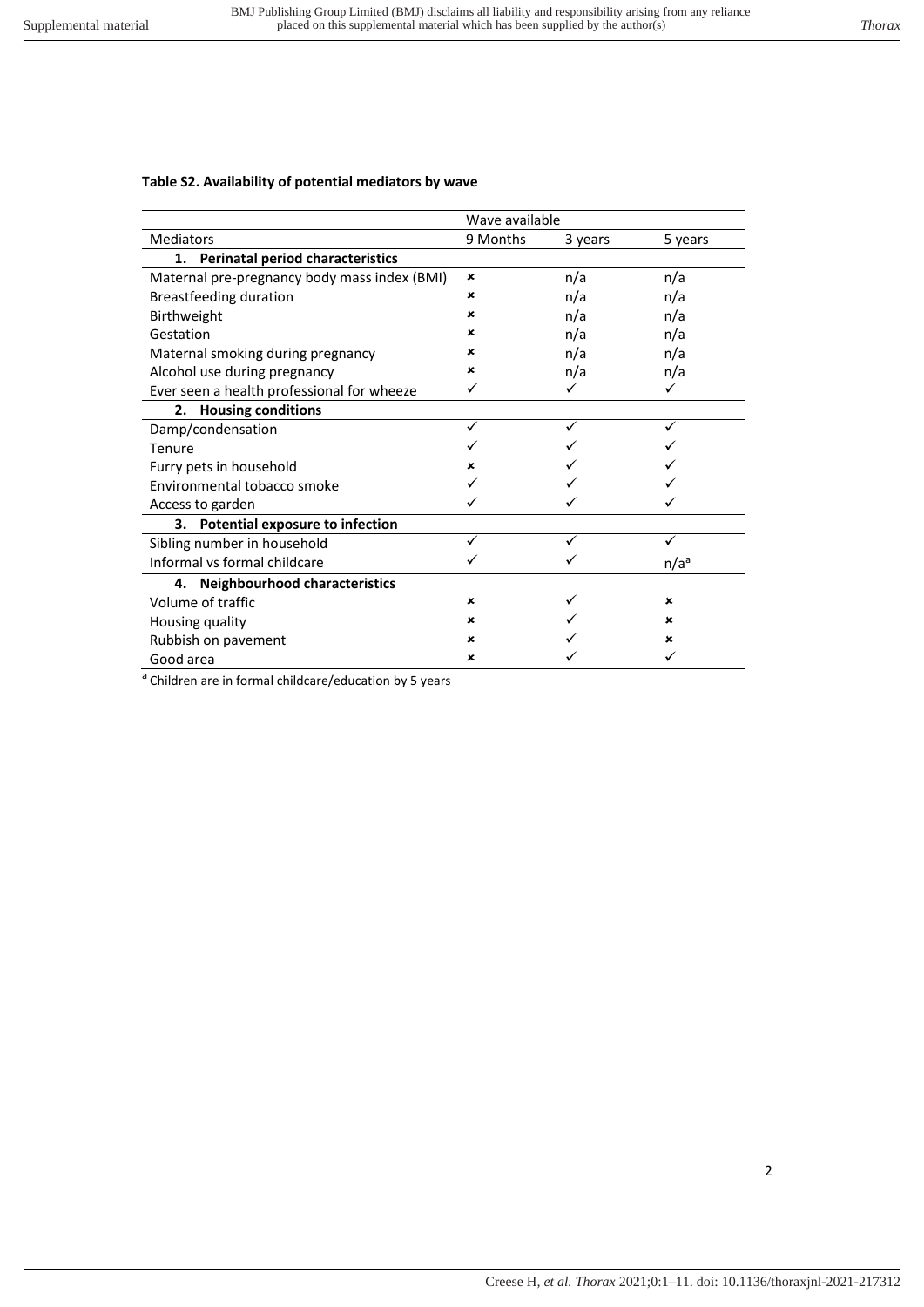# **Table S3. Characteristics in omitted and analytical samples**

|                                      | Omitted sample <sup>a</sup> | Analytical sample |
|--------------------------------------|-----------------------------|-------------------|
| Asthma phenotype                     |                             |                   |
| Never                                | 73.8                        | 76.8              |
| Transient                            | 10.0                        | 8.0               |
| Persistent                           | 16.2                        | 15.2              |
| Maternal education qualification     |                             |                   |
| Degree plus                          | 4.4                         | 6.4               |
| Diploma                              | 25.4                        | 36.4              |
| A levels                             | 14.1                        | 16.7              |
| <b>GCSE A-C</b>                      | 26.9                        | 26.1              |
| GCSE D-G                             | 8.7                         | 6.1               |
| None                                 | 20.5                        | 8.3               |
| Child's sex                          |                             |                   |
| Female                               | 48.2                        | 49.4              |
| Maternal age at birth                |                             |                   |
| 14-24 years                          | 32.7                        | 24.2              |
| Maternal ethnicity                   |                             |                   |
| Mixed                                | 2.1                         | 0.7               |
| Indian                               | 2.3                         | 1.8               |
| Pakistani                            | 10.5                        | 3.1               |
| <b>Black</b>                         | 5.8                         | 2.6               |
| Other                                | 2.4                         | 1.3               |
| Maternal atopy                       |                             |                   |
| One                                  | 23.1                        | 23.6              |
| <b>Both</b>                          | 7.1                         | 6.8               |
| Maternal pre-pregnancy BMI           |                             |                   |
| Underweight                          | 5.4                         | 4.4               |
| Overweight                           | 27.8                        | 25.7              |
| Obese                                | 14.5                        | 13.0              |
| Breastfeeding at least 3 months      |                             |                   |
| Yes                                  | 79.3                        | 74.6              |
| Child's birth weight                 |                             |                   |
| Healthy weight                       | 8.6                         | 6.0               |
| Gestational age at birth             |                             |                   |
| Preterm                              | 7.4                         | 6.7               |
| Maternal Smoking in pregnancy        |                             |                   |
| Yes                                  | 35.8                        | 35.1              |
| Alcohol consumption during pregnancy |                             |                   |
| Any unit per week                    | 7.8                         | 10.3              |
| Wheeze at 9 months                   |                             |                   |
| Yes                                  | 4.8                         | 3.6               |
| Damp in the house                    |                             |                   |
| Yes                                  | 16.1                        | 14.4              |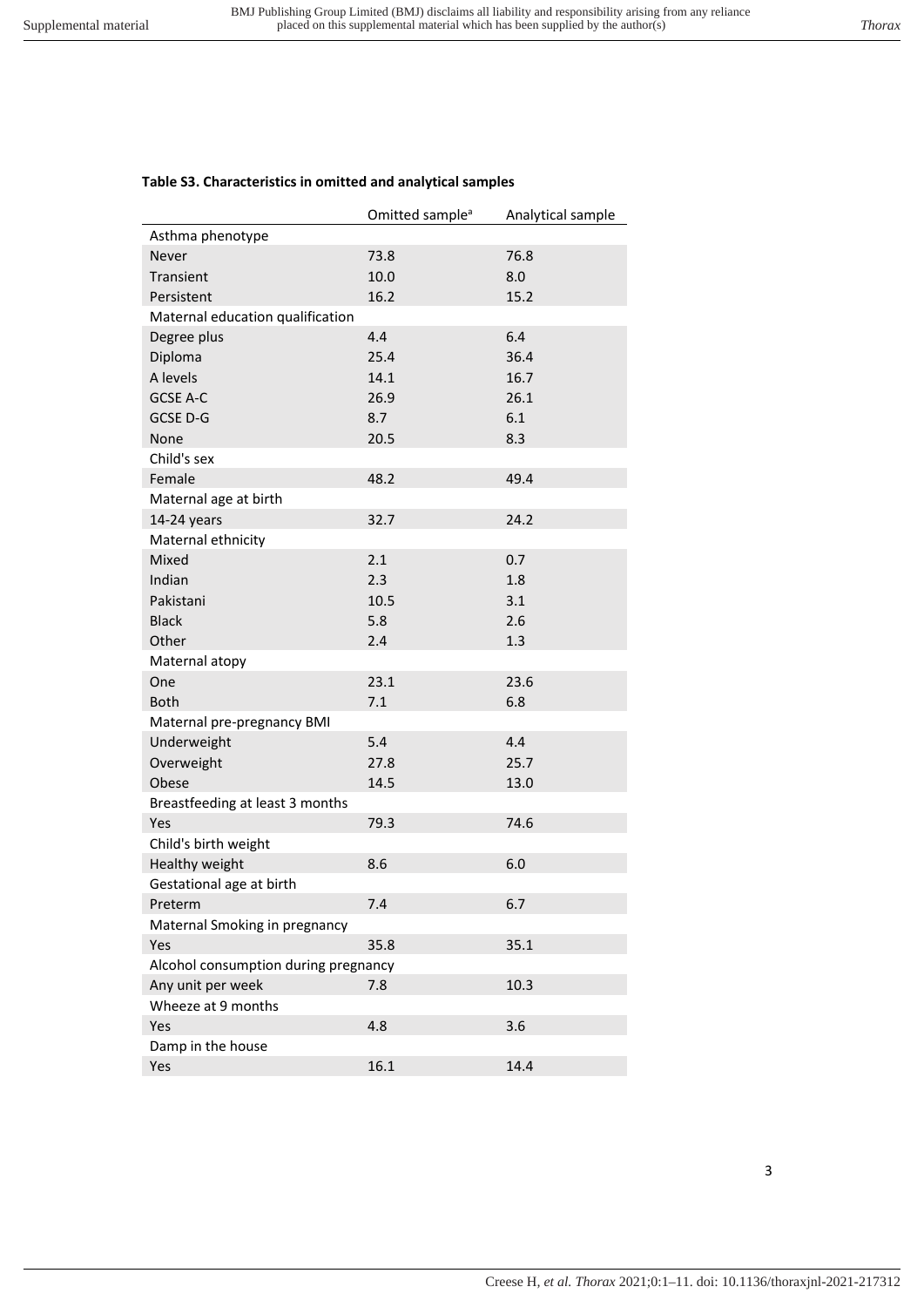|                             | Omitted sample <sup>a</sup> | Analytical sample |
|-----------------------------|-----------------------------|-------------------|
| Tenure                      |                             |                   |
| Own mortgage                | 40.3                        | 60.0              |
| Part rent/mortgage          | 0.3                         | 0.5               |
| Local authority             | 30.0                        | 16.3              |
| Housing association         | 9.7                         | 6.8               |
| Privately rented            | 11.0                        | 7.9               |
| Living with parents         | 4.2                         | 4.1               |
| Rent free                   | 0.8                         | 1.0               |
| Furry pets                  |                             |                   |
| Yes                         | 35.6                        | 41.0              |
| Environmental tobacco smoke |                             |                   |
| Yes                         | 22.4                        | 17.8              |
| Garden access               |                             |                   |
| Yes, shared                 | 5.5                         | 3.5               |
| <b>No</b>                   | 19.2                        | 10.1              |
| Sibling number              |                             |                   |
| $\mathbf{1}$                | 40.1                        | 47.7              |
| 2 or more                   | 38.0                        | 27.5              |
| Childcare                   |                             |                   |
| Formal                      | 7.1                         | 13.9              |
| Condition of buildings      |                             |                   |
| Fair condition              | 52.8                        | 38.3              |
| Poor condition              | 8.2                         | 4.8               |
| <b>Bad condition</b>        | 0.8                         | 0.4               |
| Volume of traffic           |                             |                   |
| Light                       | 72.8                        | 75.5              |
| Moderate                    | 17.5                        | 14.8              |
| Heavy                       | 3.4                         | 5.0               |
| Litter in the street        |                             |                   |
| Some                        | 31.3                        | 21.7              |
| Everywhere                  | 3.8                         | 2.0               |
| Good area                   |                             |                   |
| Good                        | 39.4                        | 38.6              |
| Average                     | 23.0                        | 20.9              |
| Poor                        | 8.2                         | 5.1               |
| Very poor<br>$-0.211$       | 5.8                         | 2.6               |

# **Table S3. (continued) Characteristics in omitted and analytical samples**

Omitted samples were still productive in MCS at age 14 but with item missingness (n=1,710)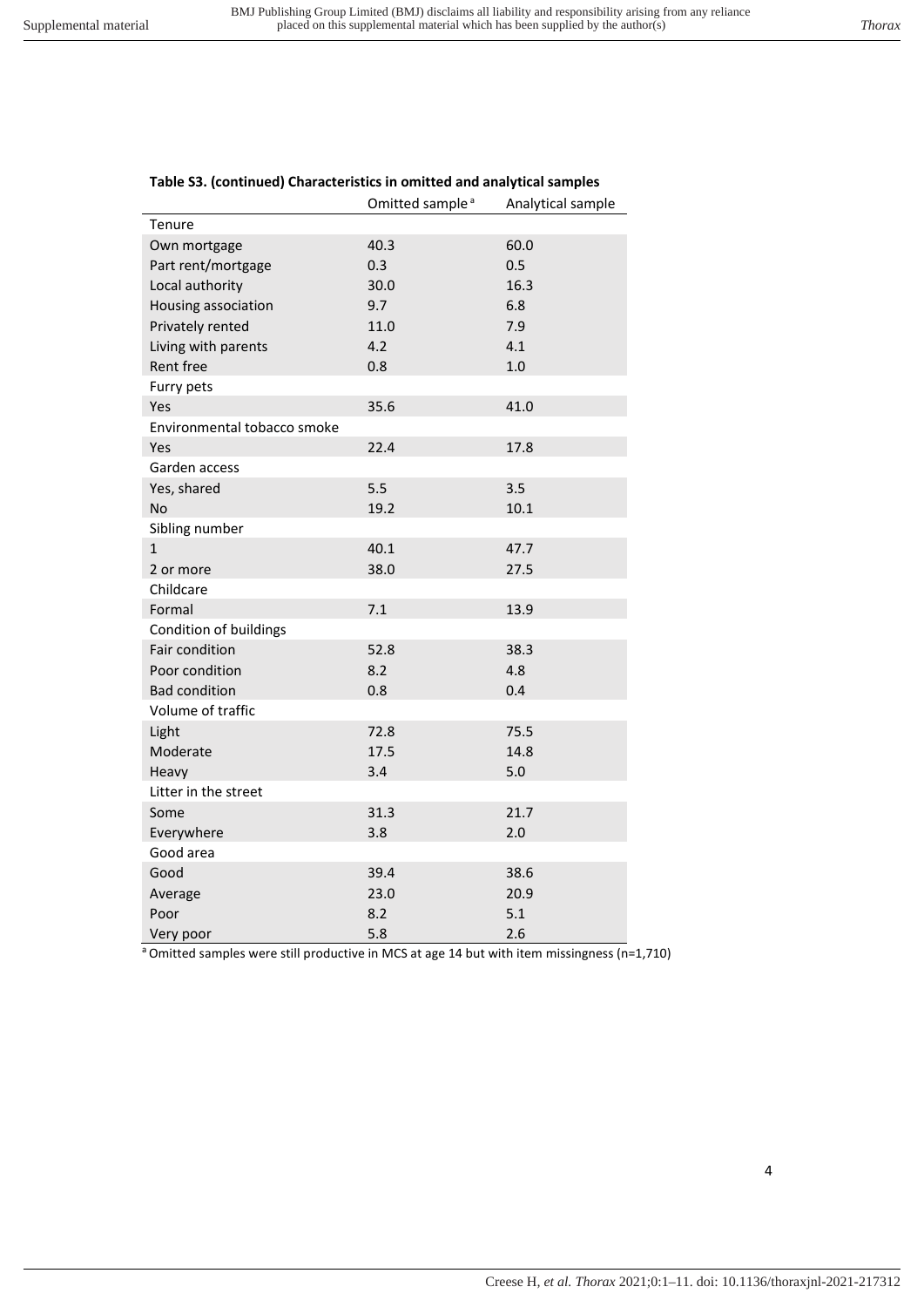|                                  | <b>Transient RRR</b> |      | (95% CI) | <b>Persistent RRR</b> |      | (95% CI) |
|----------------------------------|----------------------|------|----------|-----------------------|------|----------|
| Maternal education qualification |                      |      |          |                       |      |          |
| Diploma                          | 0.90                 | 0.65 | 1.24     | 1.08                  | 0.82 | 1.44     |
| A levels                         | 1.00                 | 0.69 | 1.45     | 1.14                  | 0.82 | 1.57     |
| GCSE A-C                         | 1.09                 | 0.76 | 1.56     | 1.29                  | 0.95 | 1.76     |
| GCSE D-G                         | 1.43                 | 0.87 | 2.33     | 1.65                  | 1.05 | 2.58     |
| None                             | 0.92                 | 0.56 | 1.51     | 1.73                  | 1.11 | 2.69     |
| Child's sex                      |                      |      |          |                       |      |          |
| Female                           | 0.83                 | 0.69 | 0.99     | 0.73                  | 0.63 | 0.85     |
| Maternal age at birth            |                      |      |          |                       |      |          |
| 14-24 years                      | 1.23                 | 0.95 | 1.59     | 1.18                  | 0.97 | 1.43     |
| Maternal ethnicity               |                      |      |          |                       |      |          |
| Mixed                            | 0.50                 | 0.15 | 1.69     | 0.76                  | 0.32 | 1.81     |
| Indian                           | 0.51                 | 0.22 | 1.19     | 0.93                  | 0.56 | 1.52     |
| Pakistani                        | 0.54                 | 0.29 | 1.01     | 1.13                  | 0.86 | 1.49     |
| <b>Black</b>                     | 0.55                 | 0.29 | 1.06     | 0.96                  | 0.58 | 1.58     |
| Other                            | 0.83                 | 0.32 | 2.17     | 0.59                  | 0.29 | 1.19     |
| Maternal atopy                   |                      |      |          |                       |      |          |
| One                              | 1.43                 | 1.14 | 1.80     | 1.75                  | 1.48 | 2.07     |
| <b>Both</b>                      | 1.54                 | 1.06 | 2.25     | 2.63                  | 2.03 | 3.40     |
| Maternal pre-pregnancy BMI       |                      |      |          |                       |      |          |

Underweight 0.94 0.54 1.63 1.59 1.04 2.43 Overweight 1.26 0.98 1.61 1.17 0.98 1.39 Obese 1.26 0.93 1.70 1.58 1.27 1.96

Yes 0.82 0.64 1.06 0.82 0.70 0.97

Healthy weight 0.77 0.50 1.20 0.44 0.33 0.60

Preterm 1.92 1.28 2.88 2.09 1.59 2.74

Yes 1.34 1.08 1.66 1.29 1.09 1.54

Any unit per week  $0.93$  0.68 1.27 1.16 0.90 1.50

Yes 2.24 1.35 3.72 3.04 2.10 4.39

Yes 0.96 0.73 1.28 1.45 1.17 1.79

Own mortgage 2.00 1.09 3.67 1.27 0.86 1.88 Part rent/mortgage 4.93 1.55 15.7 3.29 1.33 8.12 Local authority **2.98** 1.50 5.94 2.27 1.47 3.50 Housing association 2.95 1.53 5.68 1.59 0.99 2.54

# **Table S4. Univariable relative risk ratios (RRR 95% CI) for transient and persistent asthma by sample characteristics (N=7,487)**

Privately rented 2.42 1.19 4.91 1.76 1.04 2.96 <sup>A</sup> reference category: Never had asthma

Breastfeeding at least 3 months

Maternal Smoking in pregnancy

Alcohol consumption during pregnancy

Child's birth weight

Gestational age at birth

Wheeze at 9 months

Damp in the house

Tenure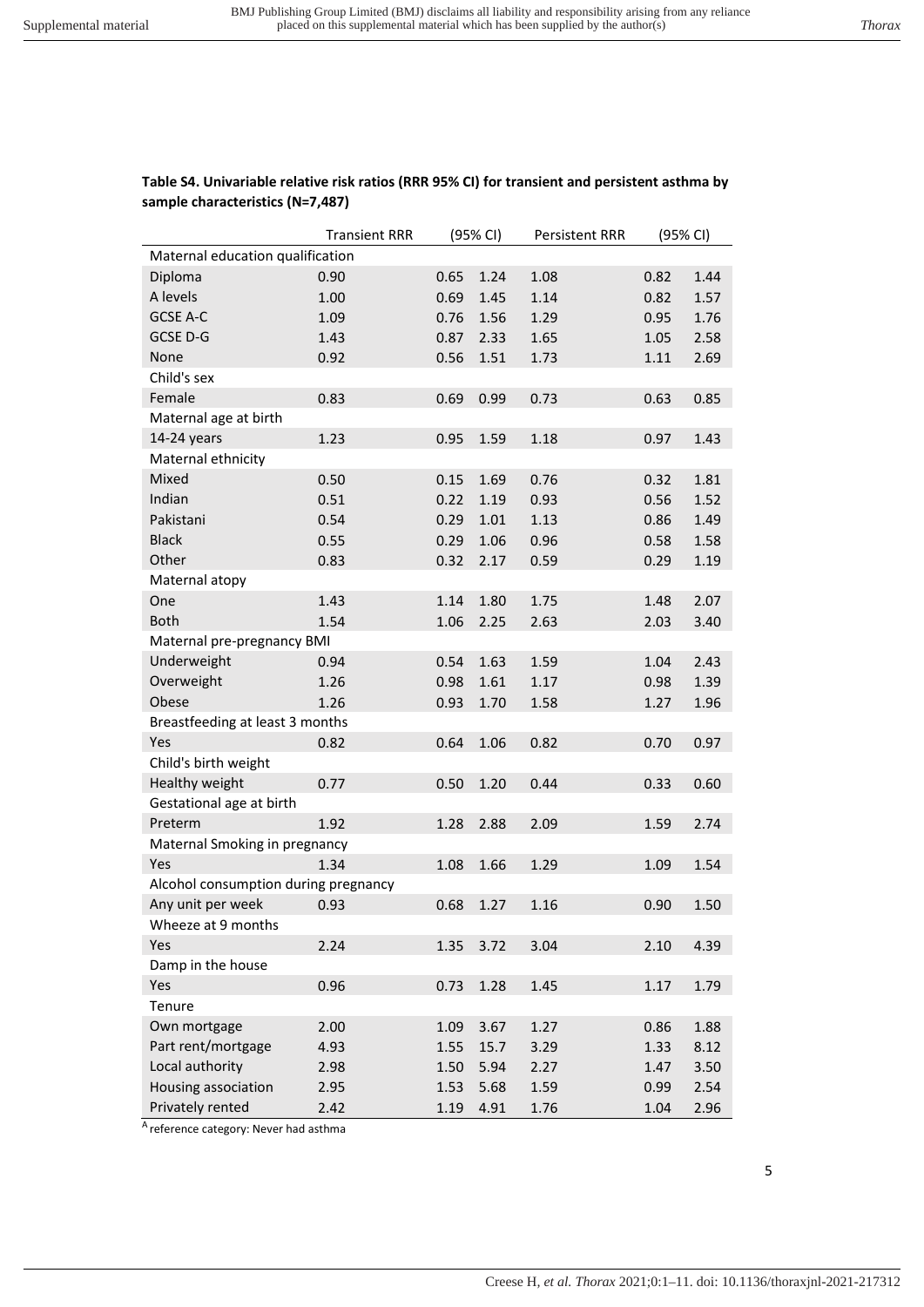# **Table S4. (continued) Univariable relative risk ratios (RRR 95% CI) for transient and persistent asthma by sample characteristics (N=7,487)**   $T_{\text{C}}$  (95% CI) Persistent PRR (95% CI)

|                             | Transient RRR | (95% CI) |       | Persistent RRR | (95% CI) |      |
|-----------------------------|---------------|----------|-------|----------------|----------|------|
| Living with parents         | 2.44          | 0.81     | 7.37  | 1.21           | 0.63     | 2.31 |
| Rent free                   | 2.10          | 0.59     | 7.46  | 1.00           | 0.33     | 3.02 |
| Furry pets                  |               |          |       |                |          |      |
| Yes                         | 1.05          | 0.85     | 1.30  | 0.95           | 0.81     | 1.12 |
| Environmental tobacco smoke |               |          |       |                |          |      |
| Yes                         | 1.03          | 0.78     | 1.35  | 1.02           | 0.81     | 1.28 |
| Garden access               |               |          |       |                |          |      |
| Yes, shared                 | 0.87          | 0.48     | 1.56  | 1.17           | 0.73     | 1.88 |
| No                          | 1.13          | 0.80     | 1.60  | 1.21           | 0.92     | 1.59 |
| Sibling number              |               |          |       |                |          |      |
| $\mathbf{1}$                | 1.09          | 0.85     | 1.39  | 0.83           | 0.70     | 1.00 |
| 2 or more                   | 0.99          | 0.75     | 1.31  | 0.82           | 0.66     | 1.02 |
| Childcare                   |               |          |       |                |          |      |
| Formal                      | 0.80          | 0.59     | 1.07  | 0.87           | 0.72     | 1.06 |
| Condition of buildings      |               |          |       |                |          |      |
| Fair condition              | 1.10          | 0.86     | 1.40  | 1.42           | 1.22     | 1.65 |
| Poor condition              | 1.46          | 0.87     | 2.46  | 1.84           | 1.20     | 2.81 |
| <b>Bad condition</b>        | 3.39          | 1.07     | 10.77 | 1.81           | 0.35     | 9.30 |
| Volume of traffic           |               |          |       |                |          |      |
| Light                       | 1.08          | 0.66     | 1.78  | 1.34           | 0.86     | 2.09 |
| Moderate                    | 0.91          | 0.51     | 1.60  | 1.41           | 0.88     | 2.26 |
| Heavy                       | 1.04          | 0.49     | 2.22  | 1.72           | 1.04     | 2.85 |
| Litter in the street        |               |          |       |                |          |      |
| Some                        | 1.12          | 0.84     | 1.48  | 1.21           | 0.99     | 1.48 |
| Everywhere                  | 1.58          | 0.90     | 2.76  | 0.86           | 0.47     | 1.58 |
| Good area                   |               |          |       |                |          |      |
| Good                        | 1.36          | 1.08     | 1.72  | 1.15           | 0.97     | 1.38 |
| Average                     | 1.43          | 1.09     | 1.88  | 1.12           | 0.90     | 1.40 |
| Poor                        | 1.32          | 0.77     | 2.26  | 1.49           | 1.05     | 2.11 |
| Very poor                   | 2.04          | 1.17     | 3.57  | 1.65           | 1.07     | 2.53 |

<sup>A</sup> reference category: Never had asthma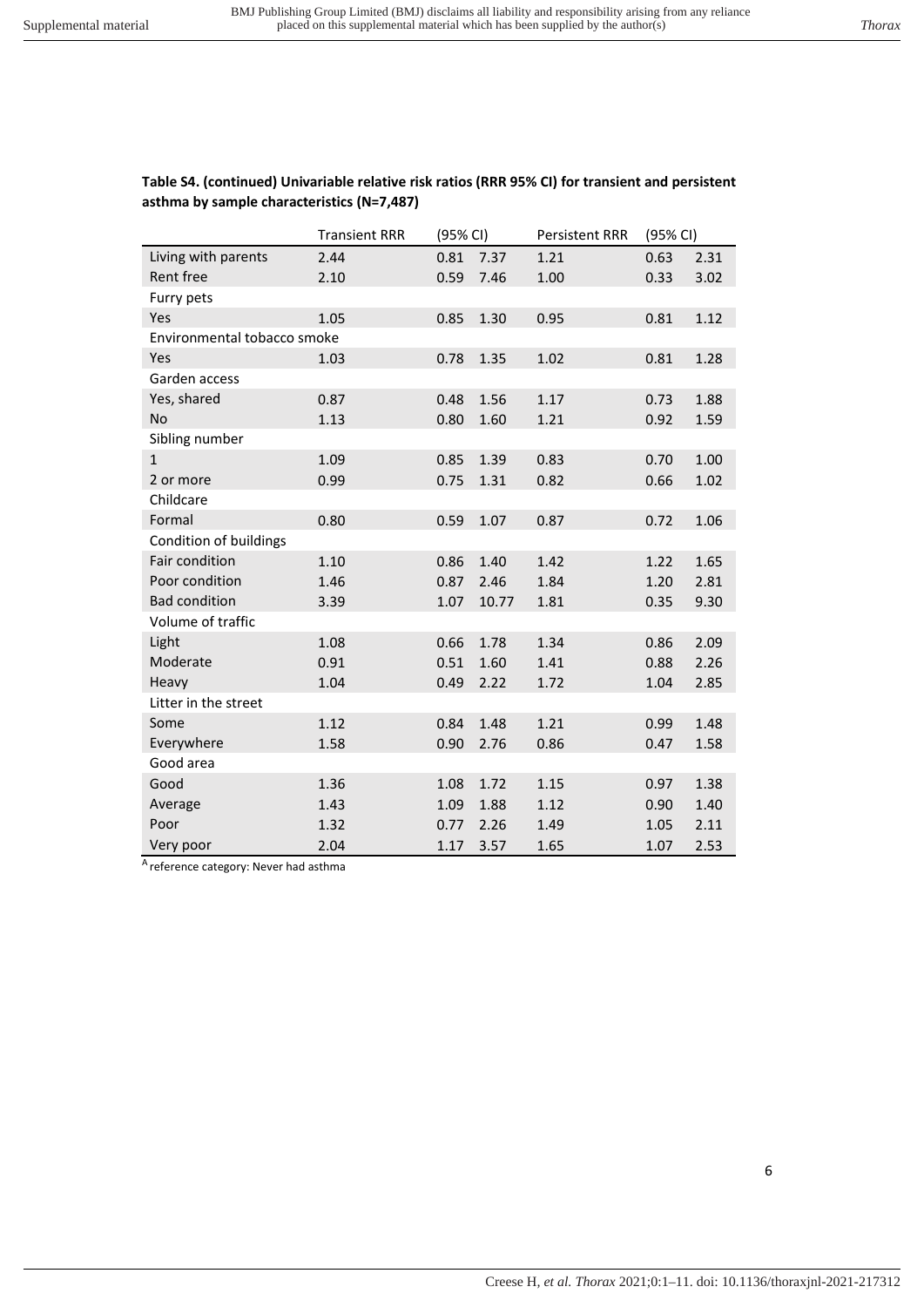Never Transient Persistent Total

| Maternal education qualification     |      |      |      |      |
|--------------------------------------|------|------|------|------|
| Degree plus                          | 6.6  | 6.5  | 5.4  | 6.4  |
| Diploma                              | 37.4 | 33.1 | 33.0 | 36.4 |
| A levels                             | 16.9 | 16.7 | 15.7 | 16.7 |
| GCSE A-C                             | 25.6 | 28.4 | 27.1 | 26.1 |
| GCSE D-G                             | 5.6  | 8.1  | 7.7  | 6.1  |
| None                                 | 7.9  | 7.3  | 11.1 | 8.3  |
| Child's sex                          |      |      |      |      |
| Female                               | 50.9 | 46.5 | 43.3 | 49.4 |
| Maternal age at birth                |      |      |      |      |
| 14-24 years                          | 23.5 | 27.0 | 26.8 | 24.2 |
| Maternal ethnicity                   |      |      |      |      |
| Mixed                                | 0.8  | 0.4  | 0.6  | 0.7  |
| Indian                               | 1.9  | 1.0  | 1.8  | 1.8  |
| Pakistani                            | 3.2  | 1.6  | 3.7  | 3.1  |
| <b>Black</b>                         | 2.8  | 1.6  | 2.7  | 2.6  |
|                                      | 1.4  | 1.2  | 0.8  | 1.3  |
| Other                                |      |      |      |      |
| Maternal atopy                       |      |      |      |      |
| One                                  | 21.8 | 27.3 | 30.2 | 23.6 |
| <b>Both</b>                          | 5.6  | 8.1  | 11.8 | 6.8  |
| Maternal pre-pregnancy BMI           |      |      |      |      |
| Underweight                          | 4.2  | 3.6  | 5.9  | 4.4  |
| Overweight                           | 25.3 | 29.3 | 26.2 | 25.7 |
| Obese                                | 12.2 | 13.9 | 16.7 | 13.0 |
| Breastfeeding at least 3 months      |      |      |      |      |
| Yes                                  | 73.9 | 76.6 | 77.4 | 74.6 |
| Child's birth weight                 |      |      |      |      |
| Healthy weight                       | 5.0  | 6.2  | 10.8 | 6.0  |
| Gestational age at birth             |      |      |      |      |
| Preterm                              | 5.5  | 10.1 | 11.0 | 6.7  |
| Maternal Smoking in pregnancy        |      |      |      |      |
| Yes                                  | 33.6 | 40.7 | 39.7 | 35.1 |
| Alcohol consumption during pregnancy |      |      |      |      |
| Any unit per week                    | 10.1 | 9.9  | 11.5 | 10.3 |
| Wheeze at 9 months                   |      |      |      |      |
| Yes                                  | 2.6  | 5.7  | 7.2  | 3.6  |
| Damp in the house                    |      |      |      |      |
| Yes                                  | 13.6 | 13.9 | 18.7 | 14.4 |
| Tenure                               |      |      |      |      |
| Own mortgage                         | 61.4 | 57.8 | 54.2 | 60.0 |
| Part rent/mortgage                   | 0.5  | 0.3  | 0.7  | 0.5  |
| Local authority                      | 15.4 | 18.3 | 20.1 | 16.3 |
| Housing association                  | 6.6  | 8.1  | 6.7  | 6.8  |
| Privately rented                     | 7.5  | 7.9  | 10.3 | 7.9  |

# **Table S5. Characteristics of children with transient or persistent asthma in sample (N=7,487)**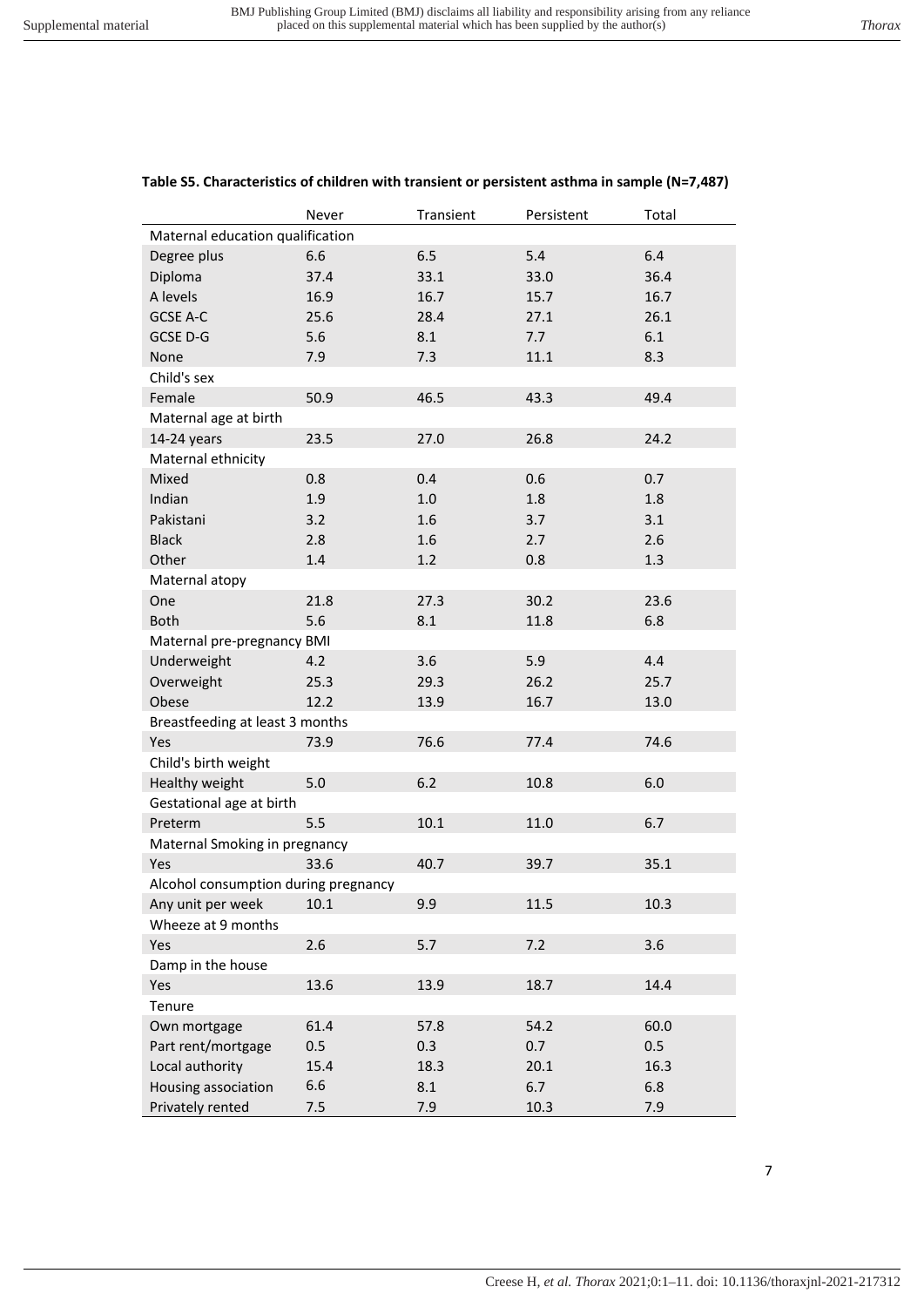|                             | Never | Transient | Persistent | Total |
|-----------------------------|-------|-----------|------------|-------|
| Living with parents         | 4.0   | 3.4       | 5.3        | 4.1   |
| Rent free                   | 0.9   | 2.2       | 1.0        | 1.0   |
| Furry pets                  |       |           |            |       |
| Yes                         | 40.9  | 43.7      | 40.0       | 41.0  |
| Environmental tobacco smoke |       |           |            |       |
| Yes                         | 17.7  | 18.2      | 18.0       | 17.8  |
| Garden access               |       |           |            |       |
| Yes, shared                 | 3.4   | 3.3       | 3.9        | 3.5   |
| No                          | 9.7   | 10.9      | 11.5       | 10.1  |
| Sibling number              |       |           |            |       |
| $\mathbf{1}$                | 47.8  | 50.3      | 45.8       | 47.7  |
| 2 or more                   | 27.8  | 26.3      | 26.3       | 27.5  |
| Childcare                   |       |           |            |       |
| Formal                      | 14.3  | 11.7      | 12.7       | 13.9  |
| Condition of buildings      |       |           |            |       |
| Fair condition              | 37.1  | 38.5      | 44.1       | 38.3  |
| Poor condition              | 4.3   | 5.9       | 6.6        | 4.8   |
| <b>Bad condition</b>        | 0.3   | 0.9       | 0.4        | 0.4   |
| Volume of traffic           |       |           |            |       |
| Light                       | 75.4  | 77.3      | 75.0       | 75.5  |
| Moderate                    | 14.9  | 12.7      | 15.3       | 14.8  |
| Heavy                       | 4.7   | 5.0       | 6.0        | 5.0   |
| Litter in the street        |       |           |            |       |
| Some                        | 21.0  | 22.6      | 24.6       | 21.7  |
| Everywhere                  | 1.9   | 2.9       | 0.2        | 2.0   |
| Good area                   |       |           |            |       |
| Good                        | 38.2  | 40.6      | 39.2       | 38.6  |
| Average                     | 20.6  | 23.3      | 20.9       | 20.9  |
| Poor                        | 4.9   | 5.0       | 6.4        | 5.1   |
| Very poor                   | 2.4   | 3.8       | 3.3        | 2.6   |

# **Table S5. (continued) Prevalence of asthma by sample characteristics (N=7,487)**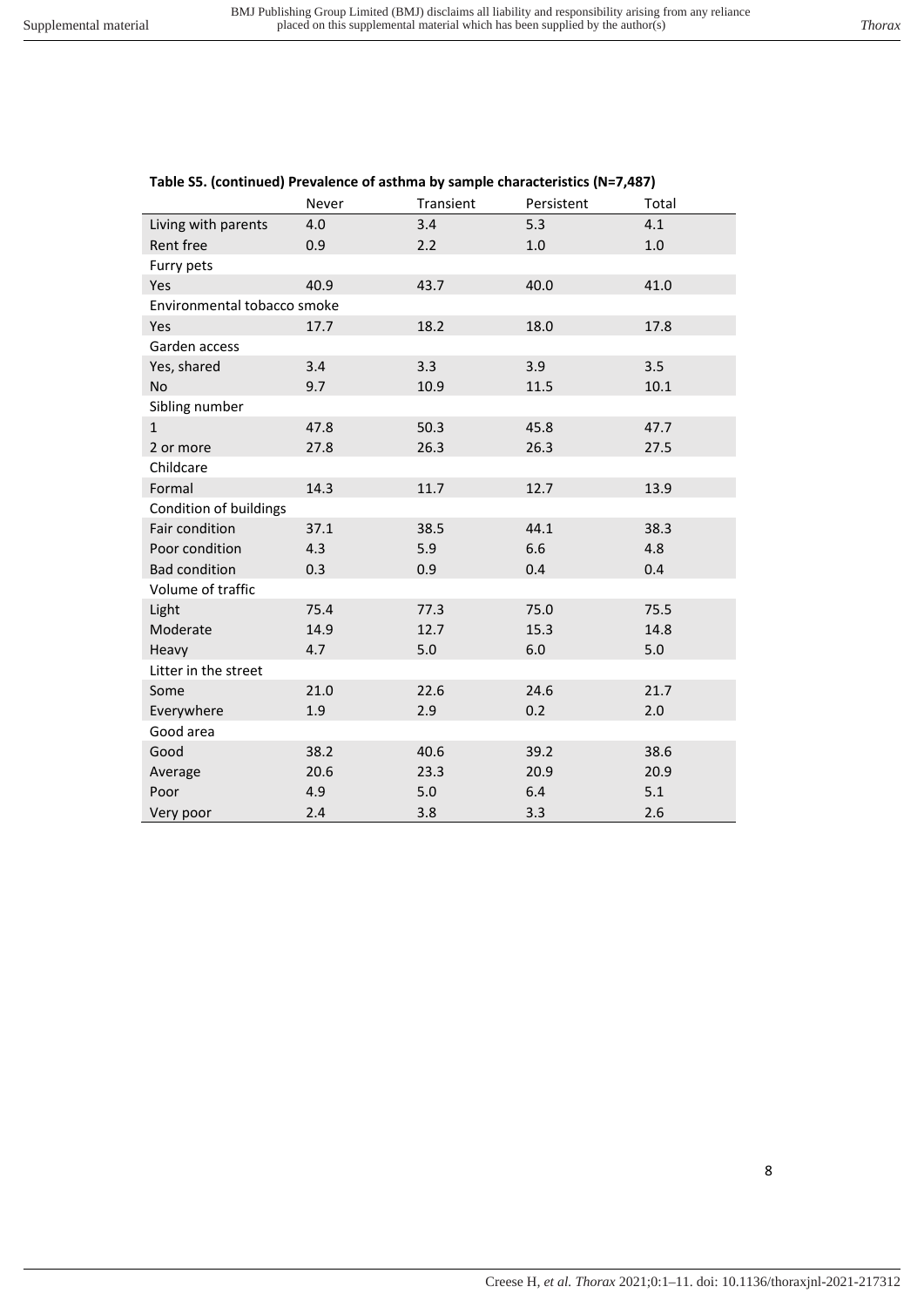**Table S6. Relative risk ratios (RRR) for asthma phenotype by SEC adjusted for blocks of mediators including mediators available at all time points (N=7,284)** 

|                   |                  | <b>Baseline Model</b> |        |            | Model 1 |        |            | Model 2 |        |            | Model 3 |        |            | Model 4 |        |
|-------------------|------------------|-----------------------|--------|------------|---------|--------|------------|---------|--------|------------|---------|--------|------------|---------|--------|
|                   | RRR <sup>a</sup> |                       | 95% CI | <b>RRR</b> |         | 95% CI | <b>RRR</b> |         | 95% CI | <b>RRR</b> |         | 95% CI | <b>RRR</b> |         | 95% CI |
|                   | Transient asthma |                       |        |            |         |        |            |         |        |            |         |        |            |         |        |
| Diploma           | 0.85             | 0.61                  | 1.18   | 0.79       | 0.57    | 1.09   | 0.78       | 0.56    | 1.08   | 0.78       | 0.56    | 1.08   | 0.77       | 0.55    | 1.08   |
| A levels          | 0.89             | 0.62                  | 1.28   | 0.78       | 0.54    | 1.14   | 0.78       | 0.54    | 1.15   | 0.78       | 0.53    | 1.14   | 0.76       | 0.51    | 1.12   |
| GCSE A-C          | 1.00             | 0.68                  | 1.48   | 0.83       | 0.55    | 1.23   | 0.80       | 0.53    | 1.19   | 0.80       | 0.53    | 1.19   | 0.77       | 0.52    | 1.16   |
| GCSE D-G          | 1.25             | 0.72                  | 2.15   | 1.01       | 0.59    | 1.72   | 1.03       | 0.60    | 1.76   | 1.02       | 0.59    | 1.76   | 0.99       | 0.58    | 1.69   |
| <b>None</b>       | 0.94             | 0.57                  | 1.57   | 0.75       | 0.44    | 1.30   | 0.72       | 0.41    | 1.27   | 0.72       | 0.41    | 1.28   | 0.69       | 0.40    | 1.21   |
| Persistent asthma |                  |                       |        |            |         |        |            |         |        |            |         |        |            |         |        |
| Diploma           | 1.01             | 0.77                  | 1.34   | 0.93       | 0.66    | 1.32   | 0.93       | 0.66    | 1.32   | 0.93       | 0.66    | 1.32   | 0.93       | 0.66    | 1.32   |
| A levels          | 1.04             | 0.75                  | 1.45   | 0.93       | 0.61    | 1.40   | 0.92       | 0.61    | 1.39   | 0.93       | 0.61    | 1.41   | 0.93       | 0.61    | 1.41   |
| GCSE A-C          | 1.22             | 0.89                  | 1.67   | 1.00       | 0.68    | 1.46   | 1.00       | 0.69    | 1.46   | 1.02       | 0.69    | 1.51   | 1.01       | 0.69    | 1.49   |
| GCSE D-G          | 1.48             | 0.93                  | 2.35   | 1.17       | 0.65    | 2.11   | 1.18       | 0.65    | 2.14   | 1.19       | 0.66    | 2.16   | 1.17       | 0.65    | 2.12   |
| <b>None</b>       | 1.73             | 1.08                  | 2.77   | 1.45       | 0.85    | 2.47   | 1.43       | 0.84    | 2.43   | 1.48       | 0.87    | 2.52   | 1.46       | 0.86    | 2.50   |

<sup>a</sup> All models were adjusted for baseline confounders (child sex, maternal age at birth, maternal ethnicity, and maternal atopy). Degree plus is the reference category. Model 1: Baseline model + perinatal characteristics (maternal pre-pregnancy BMI; breastfeeding duration; birth weight; gestation; maternal smoking during pregnancy; alcohol use during pregnancy; wheeze at 9 months, 3 & 5 years)

Model 2: Model 1 + housing conditions (damp at 9 months, 3 & 5 years; tenure at 9 months, 3 & 5 years; furry pets at 9 months & 3 years; environmental tobacco smoke at 9 months, 3 & 5 years; access to garden at 9 months, 3 & 5 years)

Model 3: Model 2 + potential exposure to infection (sibling number at 9 months, 3 & 5 years; childcare type at 9 months & 3 years)

Model 4: Model 3 + neighbourhood characteristics (volume of traffic; housing quality; rubbish; area rating at 3 & 5 years)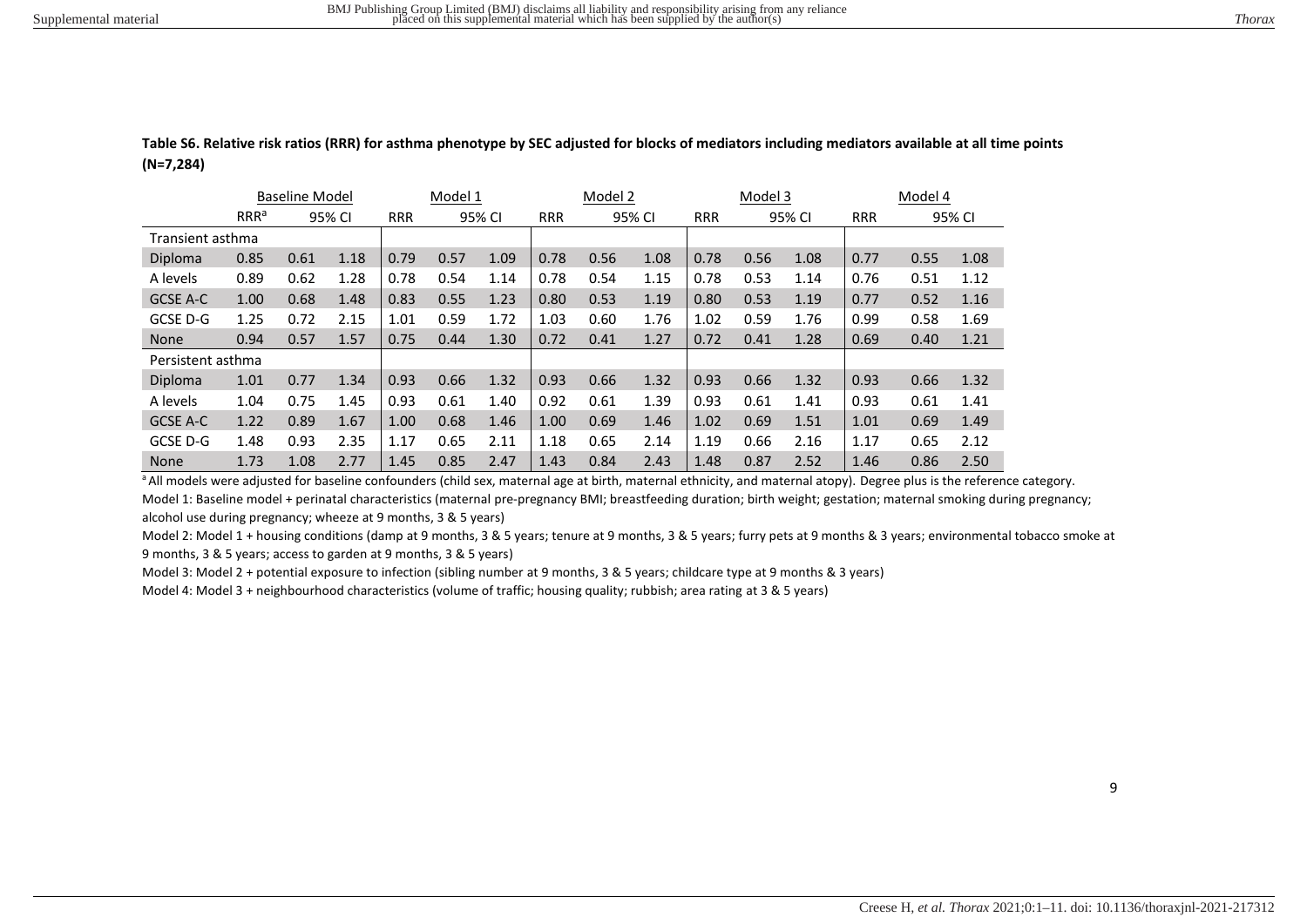|                             |                  | <b>Baseline Model</b> |        |            | Model 1 |        |            | Model 2 |      |            | Model 3 |        |            | Model 4 |        |            | Model 5 |        |
|-----------------------------|------------------|-----------------------|--------|------------|---------|--------|------------|---------|------|------------|---------|--------|------------|---------|--------|------------|---------|--------|
|                             | RRR <sup>a</sup> |                       | 95% CI | <b>RRR</b> |         | 95% CI | <b>RRR</b> | 95% CI  |      | <b>RRR</b> |         | 95% CI | <b>RRR</b> |         | 95% CI | <b>RRR</b> |         | 95% CI |
| Transient asthma            |                  |                       |        |            |         |        |            |         |      |            |         |        |            |         |        |            |         |        |
| Diploma                     | 0.86             | 0.62                  | 1.19   | 0.81       | 0.58    | 1.12   | 0.82       | 0.59    | 1.13 | 0.81       | 0.58    | 1.12   | 0.79       | 0.56    | 1.10   | 0.78       | 0.55    | 1.09   |
| A levels                    | 0.93             | 0.65                  | 1.34   | 0.83       | 0.57    | 1.21   | 0.84       | 0.58    | 1.22 | 0.82       | 0.57    | 1.19   | 0.79       | 0.54    | 1.15   | 0.76       | 0.52    | 1.12   |
| GCSE A-C                    | 1.01             | 0.69                  | 1.47   | 0.87       | 0.59    | 1.27   | 0.89       | 0.60    | 1.31 | 0.85       | 0.57    | 1.26   | 0.81       | 0.55    | 1.20   | 0.77       | 0.52    | 1.15   |
| GCSE D-G                    | 1.26             | 0.74                  | 2.14   | 1.09       | 0.65    | 1.85   | 1.15       | 0.67    | 1.96 | 1.08       | 0.64    | 1.83   | 1.03       | 0.61    | 1.74   | 0.96       | 0.57    | 1.63   |
| <b>None</b>                 | 0.92             | 0.56                  | 1.51   | 0.73       | 0.44    | 1.23   | 0.77       | 0.46    | 1.30 | 0.71       | 0.42    | 1.21   | 0.68       | 0.40    | 1.15   | 0.63       | 0.38    | 1.05   |
| Persistent asthma           |                  |                       |        |            |         |        |            |         |      |            |         |        |            |         |        |            |         |        |
| Diploma                     | 1.03             | 0.78                  | 1.36   | 0.96       | 0.72    | 1.27   | 0.96       | 0.73    | 1.28 | 0.96       | 0.73    | 1.27   | 0.95       | 0.72    | 1.26   | 0.95       | 0.72    | 1.26   |
| A levels                    | 1.08             | 0.78                  | 1.50   | 0.96       | 0.69    | 1.35   | 0.98       | 0.70    | 1.38 | 0.97       | 0.69    | 1.36   | 0.96       | 0.68    | 1.35   | 0.95       | 0.67    | 1.33   |
| GCSE A-C                    | 1.24             | 0.91                  | 1.70   | 1.09       | 0.79    | 1.51   | 1.12       | 0.82    | 1.55 | 1.10       | 0.80    | 1.52   | 1.10       | 0.79    | 1.53   | 1.08       | 0.78    | 1.49   |
| GCSE D-G                    | 1.50             | 0.95                  | 2.35   | 1.34       | 0.85    | 2.12   | 1.43       | 0.91    | 0.25 | 1.35       | 0.86    | 2.13   | 1.36       | 0.85    | 2.15   | 1.31       | 0.83    | 2.07   |
| <b>None</b>                 | 1.71             | 1.07                  | 2.74   | 1.35       | 0.86    | 2.12   | 1.44       | 0.92    | 2.26 | 1.35       | 0.86    | 2.10   | 1.37       | 0.87    | 2.16   | 1.31       | 0.82    | 2.09   |
| Proportion attenuated (%) b |                  |                       |        |            |         |        |            |         |      |            |         |        |            |         |        |            |         |        |
|                             |                  |                       |        | 50.70      |         |        | 38.03      |         |      | 50.70      |         |        | 47.89      |         |        | 56.34      |         |        |

#### **Table S7. Relative risk ratios (RRR) for transient and persistent asthma compared to never by SEC adjusted for blocks of mediators (N=7,487)**

<sup>a</sup> All models were adjusted for baseline confounders (child sex, maternal age at birth, maternal ethnicity, and maternal atopy). Degree plus is the reference category.

**b** Proportion of RRR of persistent asthma attenuated by comparison of baseline model with models 1-4 for lowest SECs (100x (RRR-adjusted RRR)/(RRR-1))

Model 1: Baseline model + perinatal characteristics (maternal pre-pregnancy BMI; breastfeeding duration; birth weight; gestation; maternal smoking during pregnancy; alcohol use during pregnancy; wheeze

Model 2: Model 1 + environmental tobacco smoke

Model 3: Model 2 + housing conditions (damp; tenure; furry pets; access to garden)

Model 4: Model 3 + potential exposure to infection (sibling number; childcare type)

Model 5: Model 4 + neighbourhood characteristics (volume of traffic; housing quality; rubbish; area rating)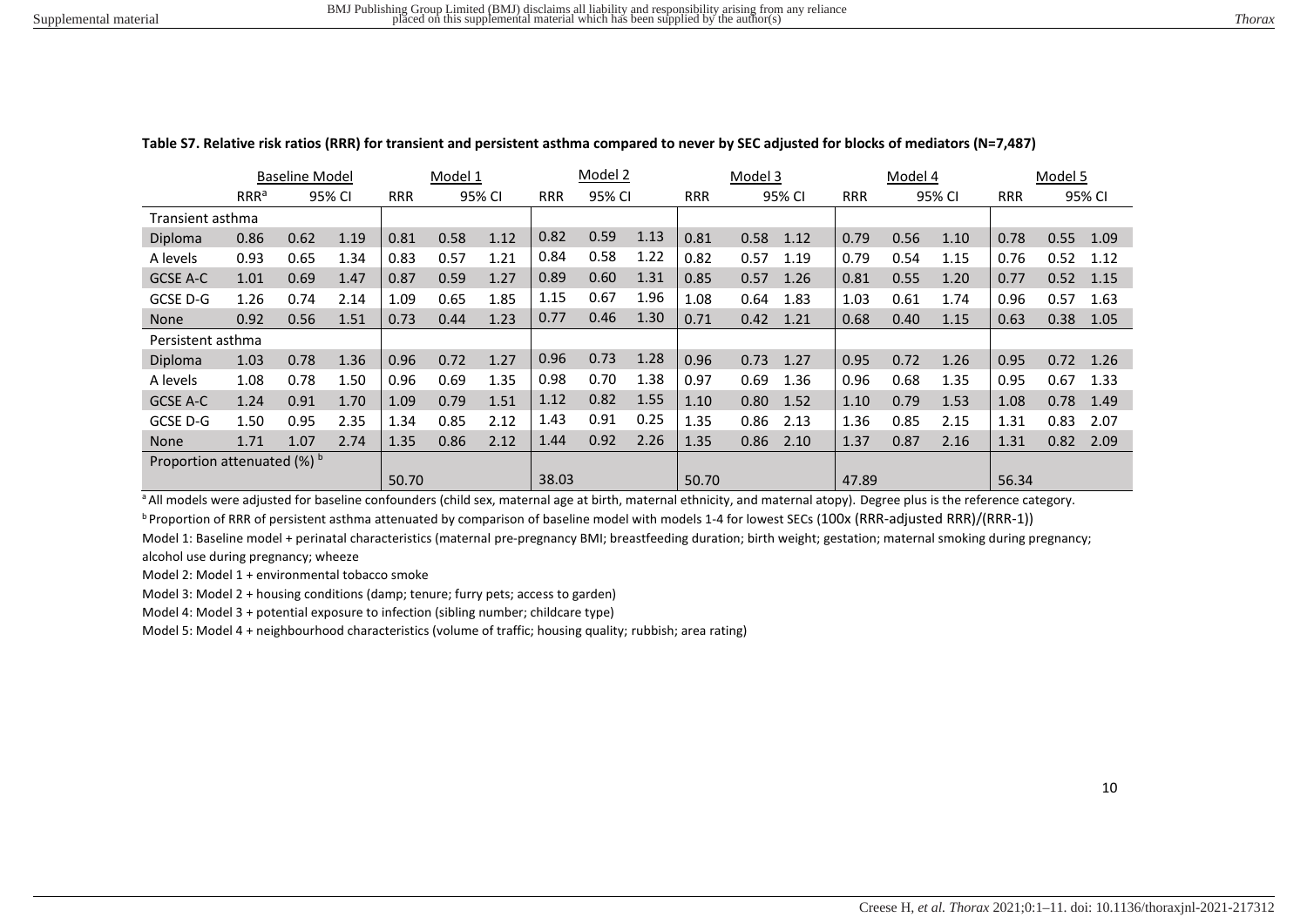|                             |                         | <b>Baseline Model</b> |        |            | Model 1 |        |            | Model 2 |        |            | Model 3 |        |            | Model 4 |        |
|-----------------------------|-------------------------|-----------------------|--------|------------|---------|--------|------------|---------|--------|------------|---------|--------|------------|---------|--------|
|                             | <b>RRR</b> <sup>a</sup> |                       | 95% CI | <b>RRR</b> |         | 95% CI | <b>RRR</b> |         | 95% CI | <b>RRR</b> |         | 95% CI | <b>RRR</b> |         | 95% CI |
| Transient asthma            |                         |                       |        |            |         |        |            |         |        |            |         |        |            |         |        |
| Diploma                     | 0.86                    | 0.62                  | 1.19   | 0.81       | 0.58    | 1.12   | 0.81       | 0.58    | 1.12   | 0.79       | 0.56    | 1.10   | 0.78       | 0.55    | 1.09   |
| A levels                    | 0.93                    | 0.65                  | 1.34   | 0.83       | 0.57    | 1.21   | 0.82       | 0.57    | 1.19   | 0.79       | 0.54    | 1.15   | 0.76       | 0.52    | 1.12   |
| GCSE A-C 1.01               |                         | 0.69                  | 1.47   | 0.87       | 0.59    | 1.27   | 0.85       | 0.58    | 1.26   | 0.81       | 0.55    | 1.20   | 0.77       | 0.52    | 1.15   |
| GCSE D-G 1.26               |                         | 0.74                  | 2.14   | 1.09       | 0.65    | 1.85   | 1.08       | 0.64    | 1.83   | 1.03       | 0.61    | 1.74   | 0.96       | 0.57    | 1.63   |
| <b>None</b>                 | 0.92                    | 0.56                  | 1.51   | 0.73       | 0.44    | 1.23   | 0.71       | 0.42    | 1.21   | 0.68       | 0.40    | 1.15   | 0.63       | 0.38    | 1.05   |
| Persistent asthma (twice)   |                         |                       |        |            |         |        |            |         |        |            |         |        |            |         |        |
| Diploma                     | 0.99                    | 0.68                  | 1.46   | 0.93       | 0.63    | 1.37   | 0.94       | 0.64    | 1.38   | 0.94       | 0.64    | 1.38   | 0.94       | 0.64    | 1.38   |
| A levels                    | 1.01                    | 0.64                  | 1.61   | 0.94       | 0.58    | 1.50   | 0.95       | 0.59    | 1.52   | 0.96       | 0.59    | 1.54   | 0.94       | 0.59    | 1.51   |
| GCSE A-C 1.13               |                         | 0.73                  | 1.74   | 1.04       | 0.67    | 1.61   | 1.06       | 0.69    | 1.65   | 1.10       | 0.70    | 1.70   | 1.07       | 0.69    | 1.66   |
| GCSE D-G                    | 1.73                    | 1.00                  | 2.99   | 1.64       | 0.94    | 2.87   | 1.73       | 0.99    | 3.03   | 1.80       | 1.02    | 3.17   | 1.73       | 0.99    | 3.05   |
| None                        | 1.57                    | 0.86                  | 2.88   | 1.32       | 0.75    | 2.34   | 1.40       | 0.80    | 2.43   | 1.48       | 0.84    | 2.61   | 1.42       | 0.79    | 2.53   |
| Persistent asthma (3 times) |                         |                       |        |            |         |        |            |         |        |            |         |        |            |         |        |
| Diploma                     | 1.08                    | 0.73                  | 1.59   | 0.98       | 0.66    | 1.46   | 0.99       | 0.67    | 1.46   | 0.96       | 0.64    | 1.44   | 0.96       | 0.64    | 1.45   |
| A levels                    | 1.16                    | 0.74                  | 1.80   | 0.99       | 0.63    | 1.56   | 0.99       | 0.63    | 1.57   | 0.96       | 0.60    | 1.52   | 0.95       | 0.59    | 1.52   |
| GCSE A-C 1.37               |                         | 0.89                  | 2.10   | 1.14       | 0.73    | 1.79   | 1.14       | 0.73    | 1.77   | 1.10       | 0.70    | 1.75   | 1.08       | 0.68    | 1.72   |
| GCSE D-G                    | 1.20                    | 0.57                  | 2.51   | 1.00       | 0.47    | 2.12   | 0.96       | 0.45    | 2.02   | 0.93       | 0.44    | 1.97   | 0.90       | 0.42    | 1.91   |
| None                        | 1.87                    | 1.05                  | 3.33   | 1.37       | 0.76    | 2.50   | 1.29       | 0.71    | 2.35   | 1.26       | 0.69    | 2.31   | 1.21       | 0.65    | 2.25   |

**Table S8. Relative risk ratios (RRR) for transient and persistent (two and three categorisations) asthma by SEC adjusted for blocks of mediators (N=7,487)** 

a All models were adjusted for baseline confounders (child sex, maternal age at birth, maternal ethnicity, and maternal atopy). Degree plus is the reference category. Model 1: Baseline model + perinatal characteristics (maternal pre-pregnancy BMI; breastfeeding duration; birth weight; gestation; maternal smoking during pregnancy; alcohol use during pregnancy; wheeze

Model 2: Model 1 + housing conditions (damp; tenure; furry pets; environmental tobacco smoke; access to garden)

Model 3: Model 2 + potential exposure to infection (sibling number; childcare type)

Model 4: Model 3 + neighbourhood characteristics (volume of traffic; housing quality; rubbish; area rating)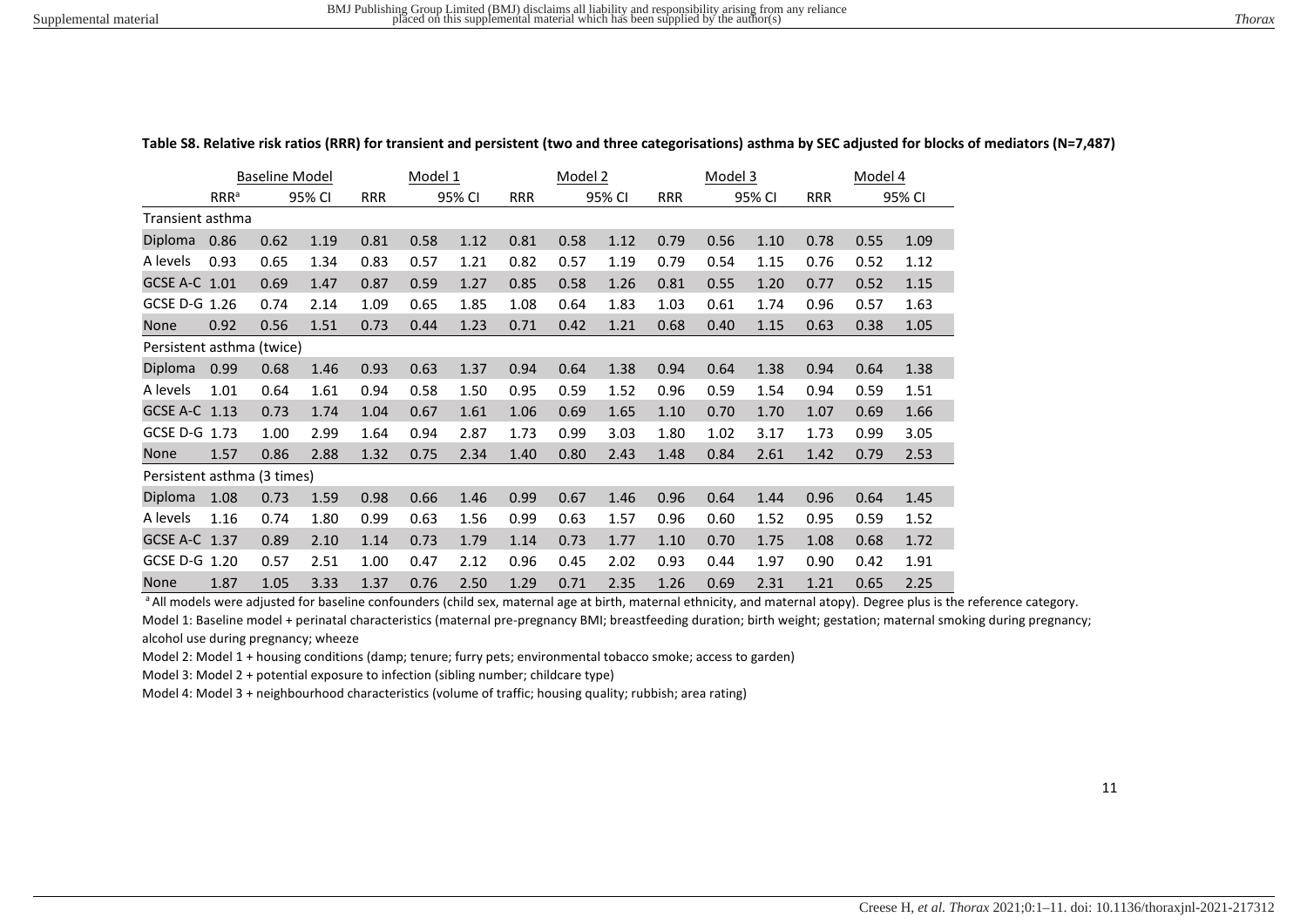|                    | <b>Baseline Model</b> |      |        | Model 1    |      |        | Model 2              |      |            |        | Model 3 |            |      | Model 4 |      |
|--------------------|-----------------------|------|--------|------------|------|--------|----------------------|------|------------|--------|---------|------------|------|---------|------|
|                    | RRR <sup>a</sup>      |      | 95% CI | <b>RRR</b> |      | 95% CI | <b>RRR</b><br>95% CI |      | <b>RRR</b> | 95% CI |         | <b>RRR</b> |      | 95% CI  |      |
| Asthma at 14 years |                       |      |        |            |      |        |                      |      |            |        |         |            |      |         |      |
| Diploma            | 0.94                  | 0.55 | 1.60   | 0.88       | 0.51 | 1.51   | 0.87                 | 0.51 | 1.49       | 0.85   | 0.49    | 1.49       | 0.84 | 0.48    | 1.47 |
| A levels           | 0.70                  | 0.36 | 1.39   | 0.63       | 0.31 | 1.28   | 0.61                 | 0.30 | 1.25       | 0.59   | 0.28    | 1.23       | 0.57 | 0.27    | 1.20 |
| GCSE A-C           | 0.50                  | 0.26 | 0.96   | 0.44       | 0.22 | 0.88   | 0.42                 | 0.21 | 0.84       | 0.40   | 0.20    | 0.82       | 0.39 | 0.19    | 0.80 |
| GCSE D-G           | 1.19                  | 0.48 | 2.93   | 1.07       | 0.44 | 2.62   | 1.04                 | 0.42 | 2.56       | 0.98   | 0.39    | 2.43       | 0.93 | 0.38    | 2.26 |
| <b>None</b>        | 0.87                  | 0.41 | 1.84   | 0.77       | 0.36 | 1.64   | 0.72                 | 0.32 | 1.61       | 0.66   | 0.29    | 1.50       | 0.63 | 0.28    | 1.44 |

**Table S9. Odds ratios (OR) for current asthma at 14 years (excluding prior reports) compared to none by SEC adjusted for blocks of mediators (N= 5,930)** 

<sup>a</sup> All models were adjusted for baseline confounders (child sex, maternal age at birth, maternal ethnicity, and maternal atopy). Degree plus is the reference category.  $b$ Current asthma at 14 years was defined by any report of asthma (yes/no) at 14 years only (excluding [n= 3,099] those who had reported asthma at 7 or 11 years) Model 1: Baseline model + perinatal characteristics (maternal pre-pregnancy BMI; breastfeeding duration; birth weight; gestation; maternal smoking during pregnancy;

alcohol use during pregnancy; wheeze

Model 2: Model 1 + housing conditions (damp; tenure; furry pets; environmental tobacco smoke; access to garden)

Model 3: Model 2 + potential exposure to infection (sibling number; childcare type)

Model 4: Model 3 + neighbourhood characteristics (volume of traffic; housing quality; rubbish; area rating)